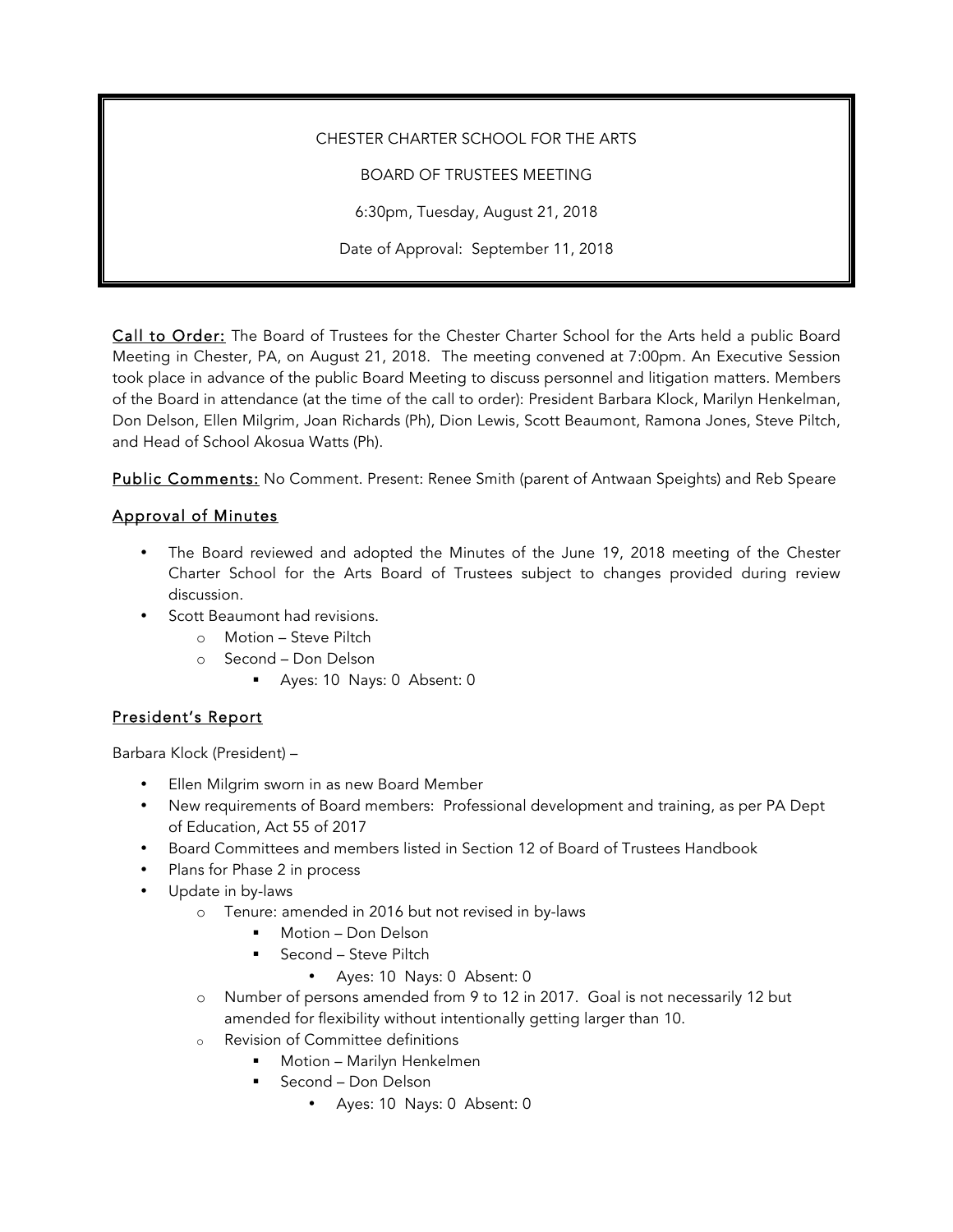## Governance and Nominating

Dion Lewis (Governance and Nominating Committee, Chair)

- The Handbook educates the Board and new members of guiding principles
- Potential new Board member: Ian Wilcox
- Potential new Board member: Paul Geraghty
- Human Resources is under Governance and Nominating

### Facilities and Safety Report

Don Delson (Facilities and Safety, Chair)

- Three improvements: increased the small dance room, ramp on the stage, expand sports court and playground with a safety wall built around the perimeter
- Projects are on time and on budget
- Scott Beaumont explained the funding for the projects. All the projects are covered from TCF, CCSA, and leftover monies from Phase 1 construction.

### Financial Report

Scott Beaumont (Finance Committee, Chair)

- Discussed the Net Change in Fund Balance
- \$600,000 contribution from TCF
- CUSD has paid on time
- All six keys for budget are working for a surplus
- Await evaluation of annual bond rating by S & P, looking for double B (good for a new, single unit charter)

### School Report

Akosua Watts (Head of School)

- Preparing for new year:
	- o New Staff PD was very responsive and positive. Many teachers from the area.
	- o All Staff PD this week
		- § Re-establish Mission and Vision
			- Calling out Purpose in our students from the kindergarten to prepare them for graduation to highlight our Graduating Class
		- Continuing Math Work
			- Summer Institute work: opt-in for teachers
			- Developing Math Curriculum workshop with David Ginsberg's consultant group that is tailored to our needs (shift in Math paradigm for Common Core)
			- Intense instructional Math support for teachers
- Fully enrolled and more